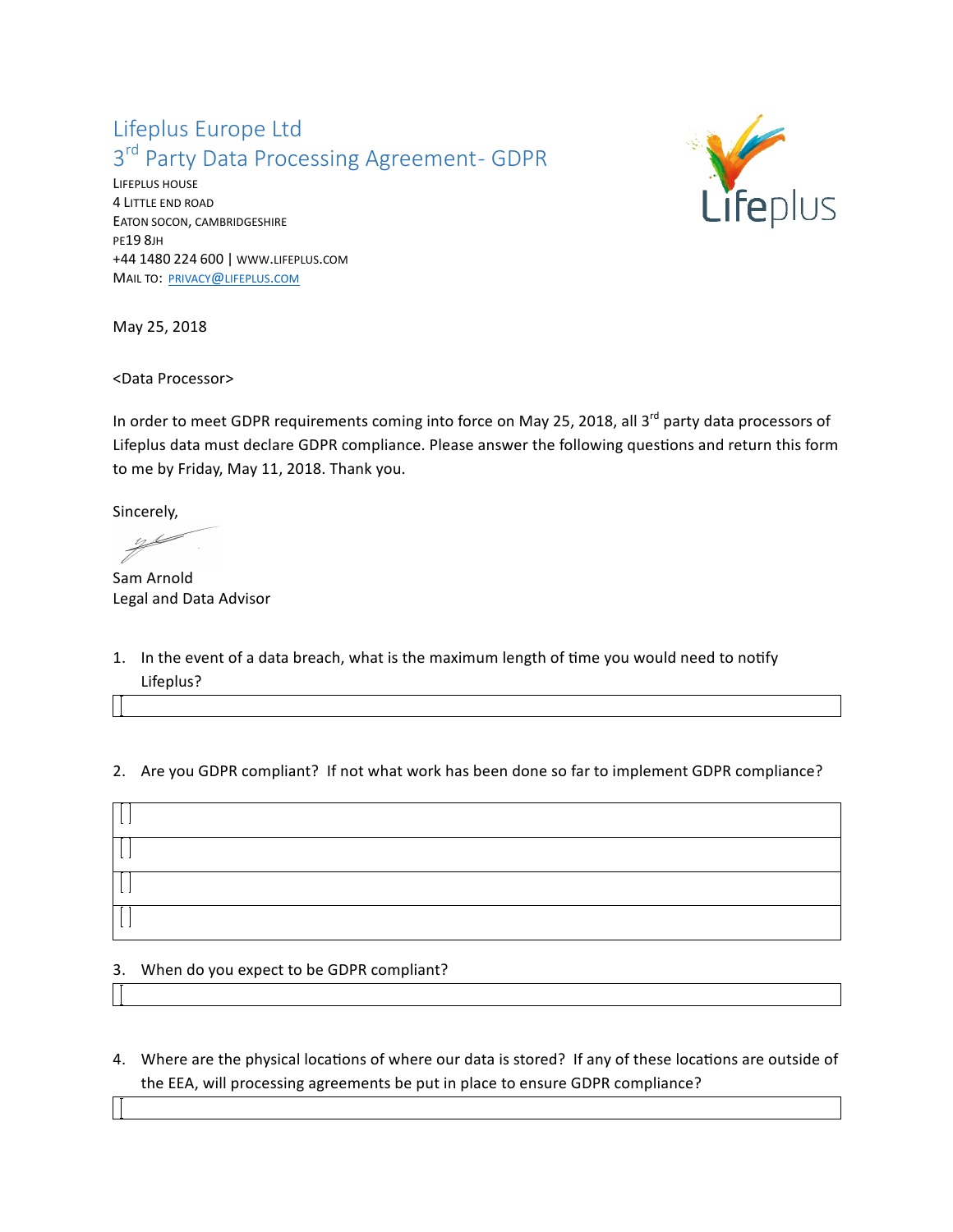#### 5. How is our data stored and what security measures will be in place to protect our data?

| т |  |
|---|--|

6. Do you share any of our data with other third parties, or sub contract any processing activities? If so, what data is shared, who is the data shared with and for what reason?



- 7. Will you be reviewing third party or sub-contractor relationships to ensure GDPR compliance?
- 8. Will you be amending your contracts or terms of engagement to comply with GDPR?

 $\perp$ 

 $\mathbf{I}$ 

- 9. Will our contract be affected? If so, when will we receive an amended document?
- 10. Are you appointing a Data Protection Officer? If so, please provide their contact details.